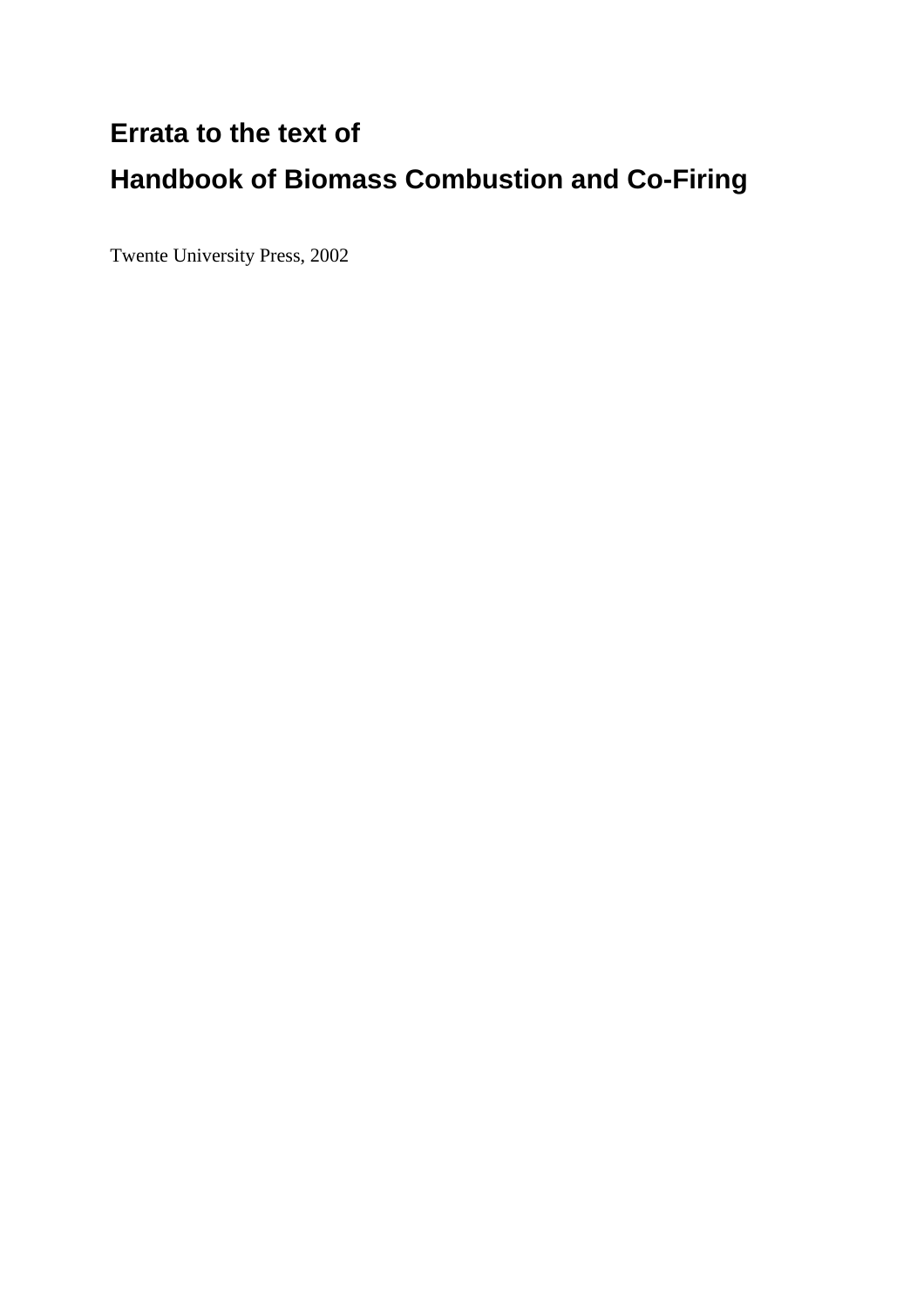Page 110, line 2, should read:

This will help a lot of manufacturers who export their products to many countries.

Figure 6.12 on page 159 was misprinted. Here is the correct version.



**Figure 6.12:** *Principle of co-generation with an ORC process (above) and process in the T/s diagram. To increase efficiency, a regenerator can be introduced between turbine and condenser to pre-heat the organic oil (6). Furthermore, an economiser can be used for heat extraction from the flue gases after the thermal oil boiler (2).*

*Explanation:*  $m_1$ : Fuel input,  $m_2$ : Air inlet,  $m_3$ : Flue gas exit,  $Q_1$  and  $Q_2$ : Heat for district heating *(depending on heat demand and temperature levels, Q2 can be used for pre-heating) P: Electricity output.*

*1: Wood furnace with thermal oil boiler, 2: Economiser for heat generation, 3: Evaporator for the organic fluid in the organic Rankine cycle, 4:Expansion turbine, 5: Generator, 6: Organic fluid pre-heater, 7: Condenser for heat generation, 8:Feed pump, 9: Control valves.*

- *A B: Pressure increase of the organic fluid in the feed pump*
- *B C: Pre-heating of the organic fluid*
- *C D: Pre-heating, evaporation and superheating in the evaporator*
- *D E: Expansion in the turbine*
- *E F: Cooling in the recuperator*
- *F A: Condensation in the condenser*

*At the plant in Switzerland, the following results are reached [166] :*  $P_{tot} = 335 \text{ kW}_e$ *,*  $P_{out} = 300$  $kW_e$ ,  $Q2 = 1440$  kW<sub>t</sub>,  $Q1 = 460$  kW<sub>t</sub>. Assuming an efficiency of 80% for thermal oil boiler and *economiser, the efficiencies according to fuel input are estimated as 11% electric, 67% thermal and 78% total.*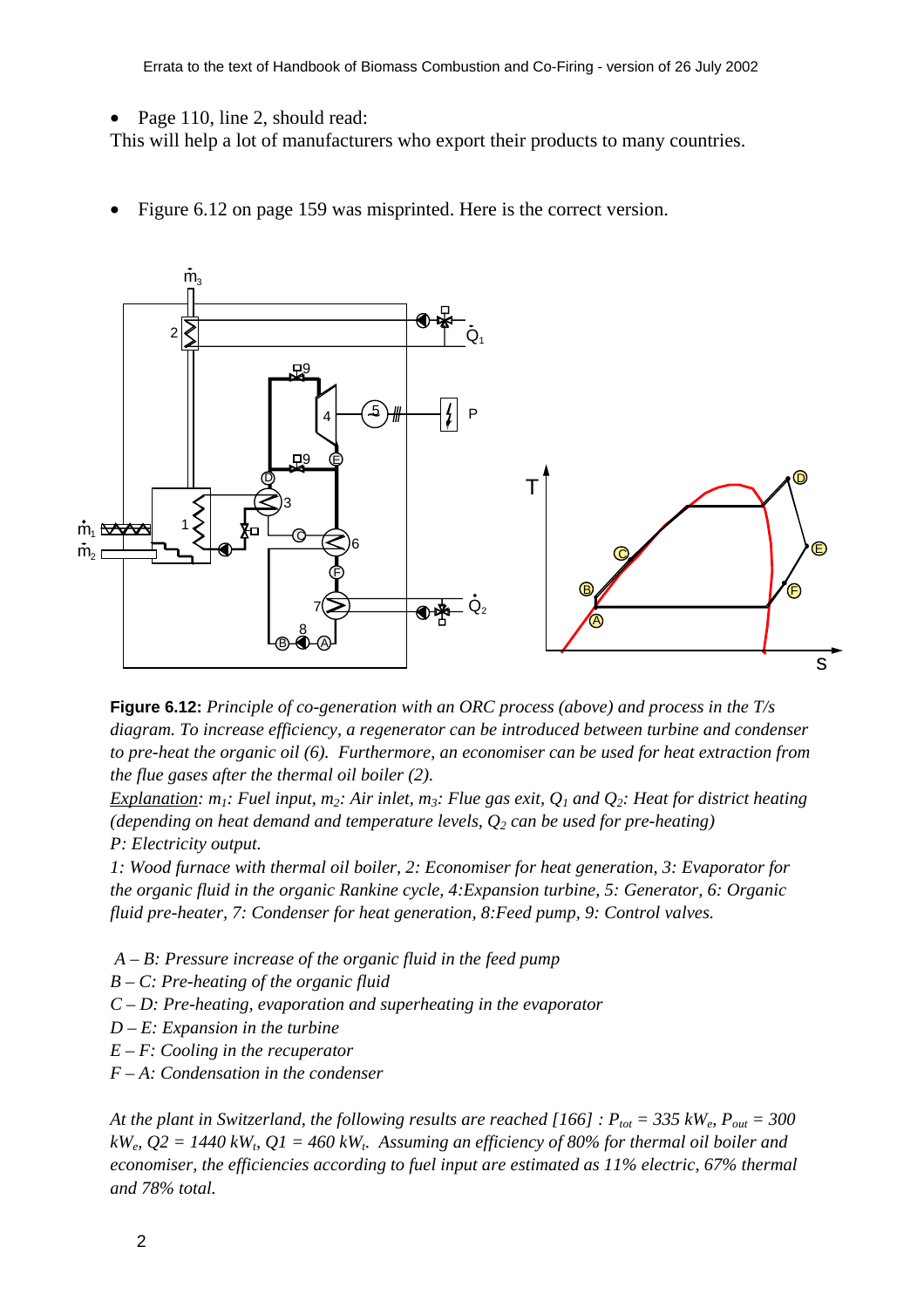• Table 6.6 on page 166 is clarified below.

|                                                                      | <b>Today</b>         |                       |                        | <b>Future</b>         |                        |
|----------------------------------------------------------------------|----------------------|-----------------------|------------------------|-----------------------|------------------------|
|                                                                      | <b>Heating plant</b> | <b>CHP</b>            | Power plant            | <b>CHP</b>            | Power plant            |
|                                                                      |                      | $< 1$ MW <sub>e</sub> | $> 10$ MW <sub>e</sub> | $< 1$ MW <sub>e</sub> | $>$ 10 MW <sub>e</sub> |
|                                                                      |                      |                       |                        |                       |                        |
| <b>Technology</b>                                                    | Stove, boiler        | Steam engine,         | Steam turbine          | Gasifier and          | <b>IGCC</b>            |
|                                                                      |                      | steam turbine,        |                        | IC-engine,            |                        |
|                                                                      |                      | <b>ORC</b>            |                        | Stirling engine       |                        |
| $\eta_h$                                                             | 0.85                 | 0.68                  | 0                      | 0.55                  | 0                      |
| $\eta_{\sf e}$                                                       | 0                    | 0.12                  | 0.25                   | 0.25                  | 0.45                   |
| ε                                                                    | 2.5                  | 2.5                   | 2.5                    | 4                     | 4                      |
| $\eta_{\text{tot}} = \eta_{\text{e}} + \eta_{\text{h}}$              | 0.85                 | 0.8                   | 0.25                   | 0.8                   | 0.45                   |
| $\eta_{\text{ex}} = \varepsilon \eta_{\text{el}} + \eta_{\text{th}}$ | 0.85                 | 0.98                  | 0.63                   | 1.55                  | 1.8                    |

**Table 6.6:** *Typical efficiencies for heating plants, CHP plants, and power plants today and expected values in the future.*

• Figure 7.17 on page 210 was printed incomplete. Here is the correct version.



**Figure 7.17:** *Ash deposition rate for various fuels in g deposit per kg fuel. (Courtesy of Larry Baxter, USA).*